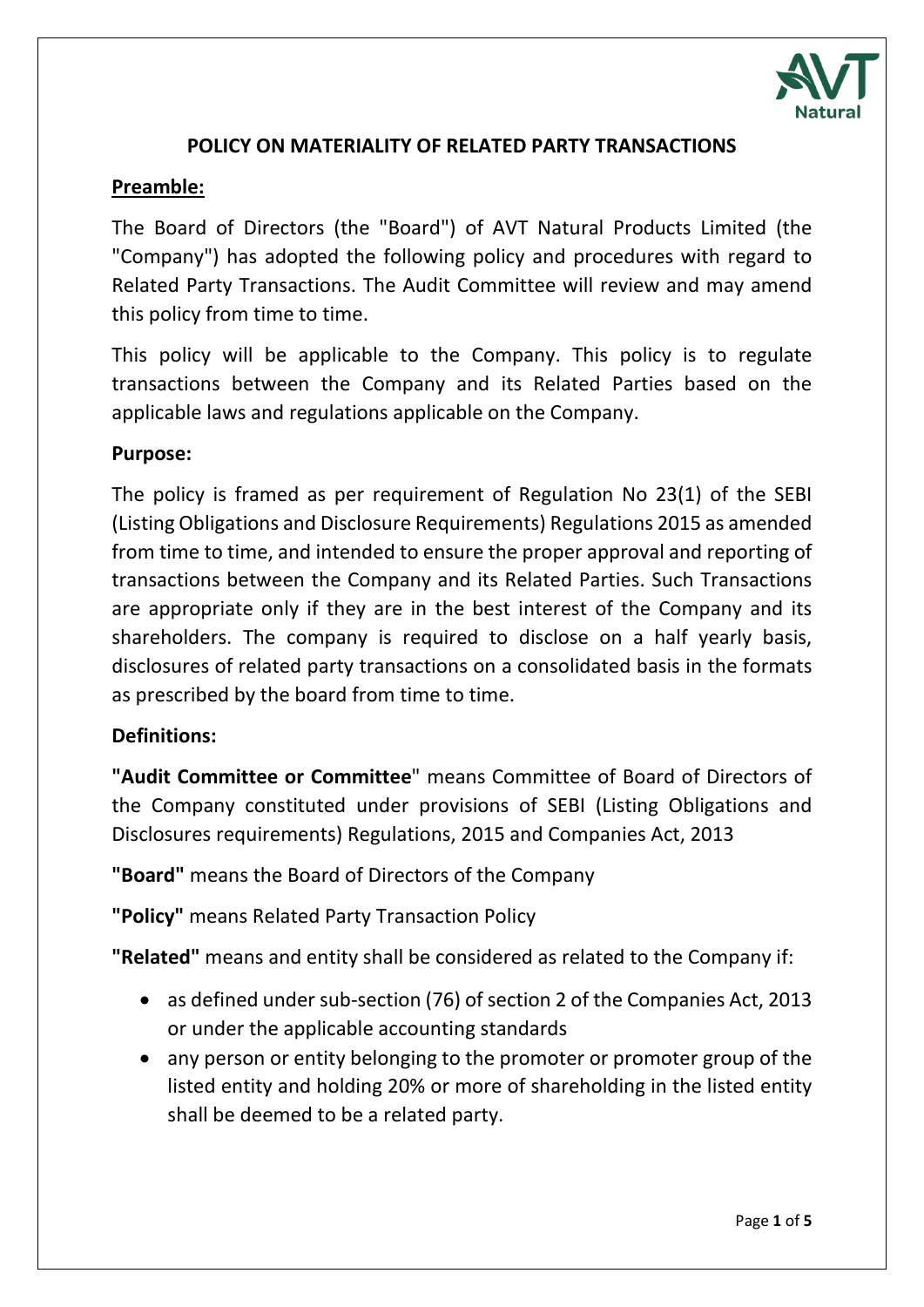

**"Related Party Transaction"** means a transfer of resources, services or obligations between a listed entity and a related party, regardless of whether a price is charged and a "transaction" with a related party shall be construed to include a single transaction or a group of transactions in a contract and would include

i. transactions specified under Section 188 (1) of the Companies Act, 2013. Ii. transactions specified under Regulation 2(1)(zc) of LODR

**"Material transactions"** transaction with a related party shall be considered material, if the transaction(s) to be entered into individually or taken together with previous transactions during a financial year, ten per cent of the annual consolidated turnover of the listed entity as per the last audited financial statements of the listed entity.

Notwithstanding the above, a transaction involving payments made to a related party with respect to brand usage or royalty shall be considered material if the transaction(s) to be entered into individually or taken together with previous transactions during a financial year, exceed five percent of the annual consolidated turnover of the Company as per the last audited financial statements of the Company.

**"Relative"** means relative as defined under sub-section (77) of section 2 of the Companies Act, 2013 and rules prescribed there under.

**"Arm's length transaction"** means a transaction between two related parties that is conducted as if they were unrelated, so that there is no conflict of interest.

**"Material modifications"** means any modification to an existing related party transaction having variance of 25% of the existing limit as sanctioned by the Audit Committee / Board / Shareholders, as the case may be.

Any other term not defined herein shall have the same meaning as defined in the Companies Act, 2013, the Securities and Exchange Board of India (Listing Obligations and Disclosure Requirements) Regulations, 2015 or any other applicable law or regulation.

# **Policy:**

All related party transactions and subsequent material modifications shall require prior approval of the audit committee provided only those members of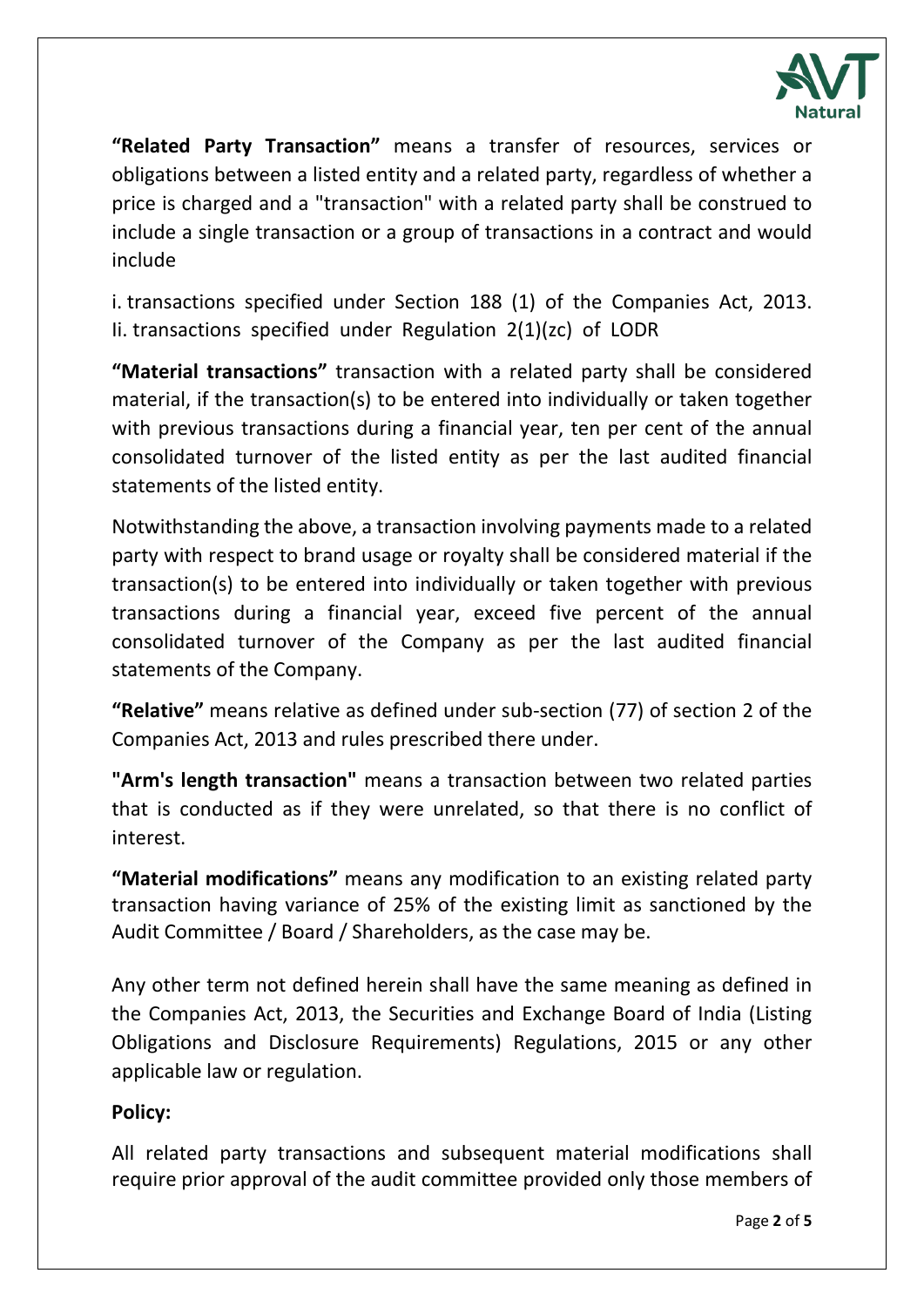

the audit committee, who are independent directors, shall approve related party transactions.

A related party transaction to which the subsidiary of the company is a party, but the company is not a party, shall require prior approval of the audit committee of the company if the value of such transaction whether entered into individually or taken together with previous transactions during a financial year exceeds ten per cent of the annual consolidated turnover, as per the last audited financial statements of the company.

## **Procedures and approval of Related Party Transactions:**

- a. The Company shall not enter into any contract or arrangement with a Related Party without the approval of the Audit Committee.
- b. Prior approval of the Audit Committee shall be obtained for all Related Party Transactions other than those with exempted Wholly Owned Subsidiaries (whose accounts are consolidated with the Company and placed before the shareholders at the general meeting for approval).
- c. The Audit Committee may, in the interest of the conduct of affairs of the Company, grant omnibus approval for Related Party Transactions that are repetitive in nature, subject to the following conditions:
	- a. The name/s of the related party, nature of transaction, period of transaction, maximum amount of transaction that can be entered into;
	- b. The value per transaction shall not exceed Rs.1 crore.
	- c. The indicative base price / current contracted price and the formula for variation in the price, if any; and
	- d. Such other conditions as the Audit Committee may deem fit.
- d. The Audit Committee may also, in the interest of the conduct of affairs of the Company, grant omnibus approval for Related Party Transactions that cannot be foreseen and for which the aforesaid details are not available up to a value of Rs. 1 crore per transaction.
- e. The audit committee shall review, at least on a quarterly basis, the details of related party transactions entered into by the listed entity pursuant to each of the omnibus approvals given.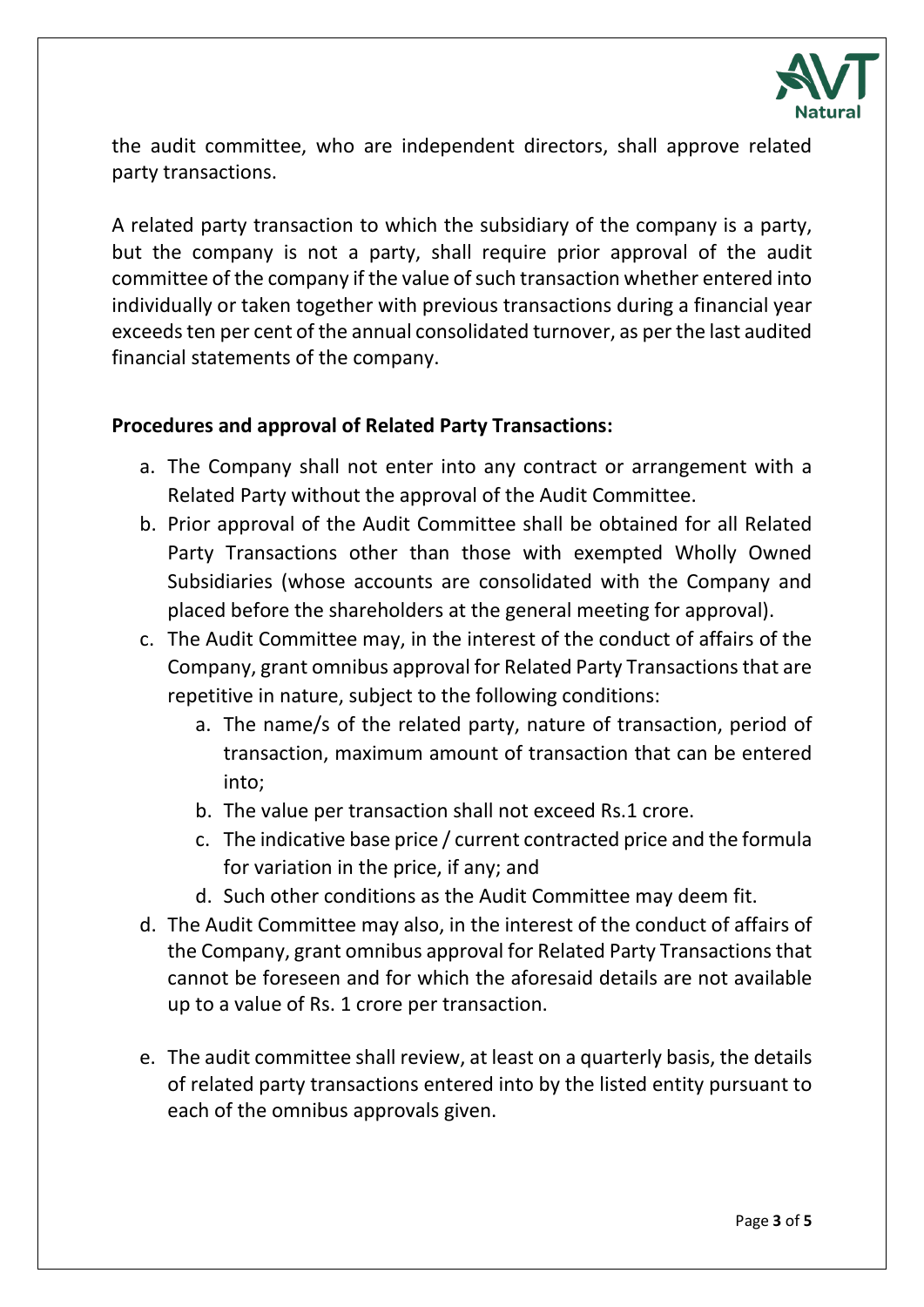

- f. Such omnibus approvals shall be valid for a period not exceeding one year and shall require fresh approvals after the expiry of one year
- g. In the event any contract or arrangement with a related party is not in the ordinary course of business or at arm's length, the Company shall comply with the provisions of the Companies Act 2013 and the Rules framed there under and obtain approval of the Board or its shareholders, as applicable, for such contract or arrangement.
- h. All material related party transactions and subsequent material modifications as defined by the audit committee and included in the policy shall require prior approval of the shareholders through resolution and no related party shall vote to approve such resolutions whether the entity is a related party to the particular transaction or not.
- i. All entities falling under the definition of related parties shall not vote to approve the relevant transaction irrespective of whether the entity is a party to the particular transaction or not

#### **Exemptions:**

Nothing contained in this policy shall apply to any contract or arrangement:

- 1. in the ordinary course of its business; or
- 2. at arms' length price.
- 3. between the Company and any other partner of the firm in which Director / Manager/ Relative is a partner.
- 4. Service availed in a professional capacity from body corporate/person.
- 5. Contract with a private or public company in which relative of a Director I Manager is a director I member.
- 6. The following transaction(s) undertaken by the Independent Director with the Company or its holding, subsidiary, or associate company or their promoters or directors during the year and during two immediately preceding financial years shall not fall in the ambit of pecuniary relationship with the Company:
	- i. transaction(s) done in ordinary course of business at arm's length;
	- ii. receipt of remuneration by way of sitting fees;
	- iii. re-imbursement of expenses for attending board and other meetings;
	- iv. any profit related commission as approved by members.